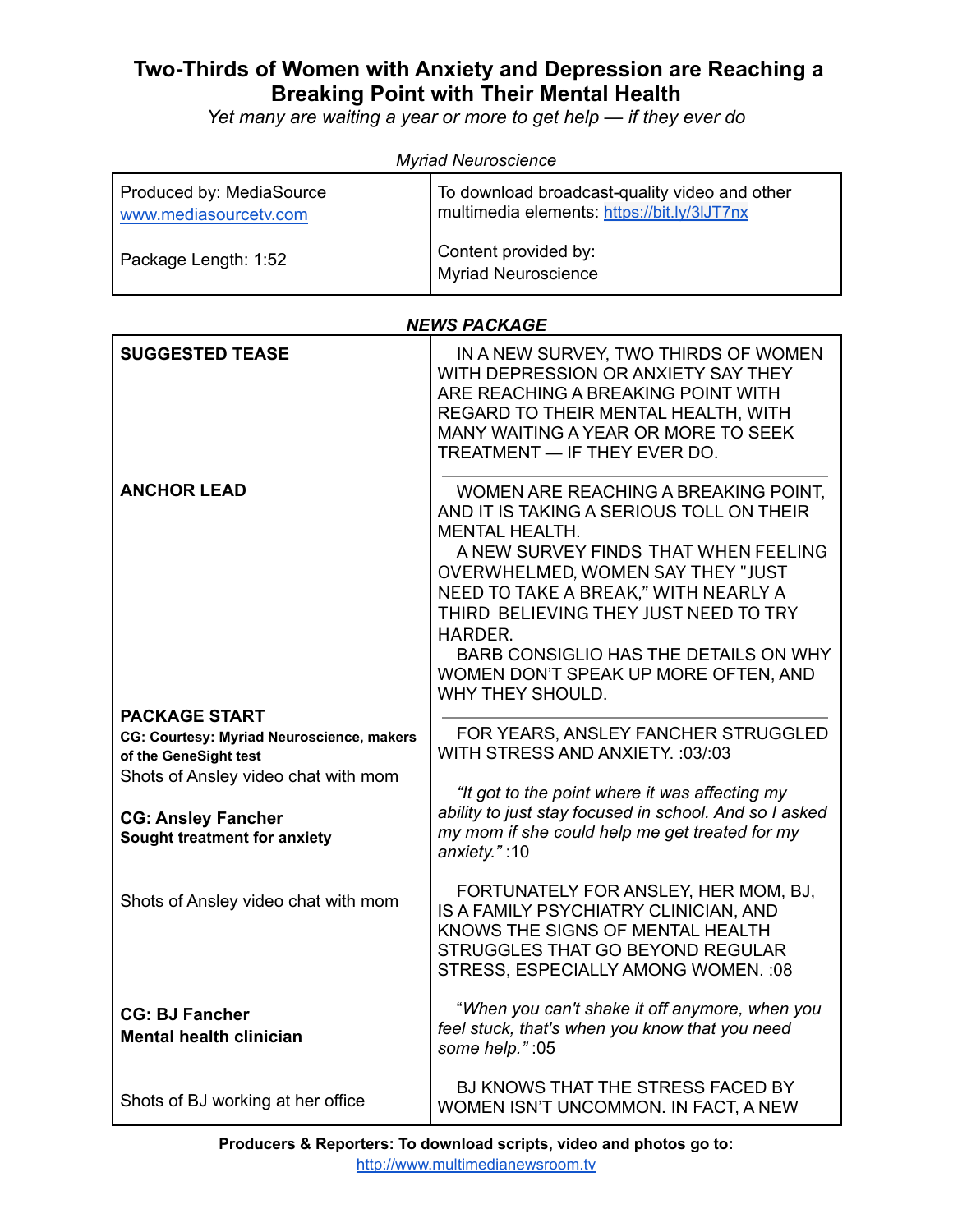| <b>Graphic: GeneSight Mental Health</b><br><b>Monitor</b><br>six in 10<br>Women suffer from stress and anxiety<br>More than half<br><b>IGNORED OR DISMISSED BY LOVED</b><br>ONES.<br>Shots of BJ and a patient | SURVEY BY THE GENESIGHT MENTAL HEALTH<br>MONITOR FINDS TWO THIRDS OF WOMEN<br>WITH DEPRESSION OR ANXIETY SAY THEY<br>ARE REACHING A BREAKING POINT WITH<br>REGARD TO THEIR MENTAL HEALTH.<br>THE SURVEY FOUND MORE THAN HALF OF<br>WOMEN DIAGNOSED WITH ANXIETY OR<br>DEPRESSION WAITED AT LEAST A YEAR<br>BEFORE SEEKING TREATMENT OR NEVER DID.<br><b>EXPERTS STRESS THAT THESE</b><br>CONDITIONS WORSEN OVER TIME, AND CAN<br>DRASTICALLY IMPACT DAILY LIFE IF LEFT<br>UNTREATED. SEEKING TREATMENT FROM A<br>HEALTHCARE PROVIDER AS SOON AS YOU<br><b>RECOGNIZE SYMPTOMS IS CRITICAL.:16</b> |
|----------------------------------------------------------------------------------------------------------------------------------------------------------------------------------------------------------------|--------------------------------------------------------------------------------------------------------------------------------------------------------------------------------------------------------------------------------------------------------------------------------------------------------------------------------------------------------------------------------------------------------------------------------------------------------------------------------------------------------------------------------------------------------------------------------------------------|
| <b>CG: Dr. Rachael Earls</b><br>Senior medical science liaison, Myriad<br><b>Genetics</b>                                                                                                                      | "It is critical to receive treatment for mental<br>health because we know that mental health<br>conditions are highly comorbid with other physical<br>diseases, such as cancer, stroke, heart disease."<br>:11                                                                                                                                                                                                                                                                                                                                                                                   |
| Shots of Ansley taking medication                                                                                                                                                                              | TO HELP ANSLEY MANAGE HER ANXIETY,<br>DOCTORS CONSIDERED DIFFERENT<br><b>MEDICATIONS.</b><br>TO ANALYZE HOW SHE MAY BREAK DOWN                                                                                                                                                                                                                                                                                                                                                                                                                                                                   |
| Shot of BJ looking over GeneSight<br>results.                                                                                                                                                                  | OR RESPOND TO CERTAIN PSYCHIATRIC<br>MEDICATIONS, THEY USED THE GENESIGHT<br>TEST, A TOOL BJ KNOWS FROM HER<br>PRACTICE.: 10                                                                                                                                                                                                                                                                                                                                                                                                                                                                     |
| <b>BJ Fancher (CG'd earlier)</b>                                                                                                                                                                               | "There is a great test called a GeneSight that<br>would actually tell me how the patient breaks down<br>the medicine in their liver. //The goal is to get the<br>symptoms into remission." : 06                                                                                                                                                                                                                                                                                                                                                                                                  |
| Shots of Ansley talking to Mom on<br>video chat                                                                                                                                                                | NOW, ANSLEY IS MANAGING HER ANXIETY<br>AND HELPING CHANGE HOW OTHER WOMEN<br>IN HER LIFE UNDERSTAND MENTAL HEALTH<br>AND THE BENEFITS OF THE RIGHT<br><b>MEDICATION REGIMEN.:11</b>                                                                                                                                                                                                                                                                                                                                                                                                              |
| Ansley Fancher (CG'd earlier)                                                                                                                                                                                  | "I think the stigma is definitely changing. And<br>even, I already see it within my own generation just<br>because we're more open to just talking about<br>mental health in general." : 09                                                                                                                                                                                                                                                                                                                                                                                                      |
| Shots of Ansley on campus<br><b>PACKAGE END</b>                                                                                                                                                                | IN MACON, GEORGIA, THIS IS BARB<br><b>CONSIGLIO REPORTING.: 02</b>                                                                                                                                                                                                                                                                                                                                                                                                                                                                                                                               |
| <b>ANCHOR TAG</b>                                                                                                                                                                                              | SIX IN TEN WOMEN DIAGNOSED WITH<br>DEPRESSION OR ANXIETY SAID THAT TAKING<br>A PRESCRIPTION MEDICATION WAS THE MOST                                                                                                                                                                                                                                                                                                                                                                                                                                                                              |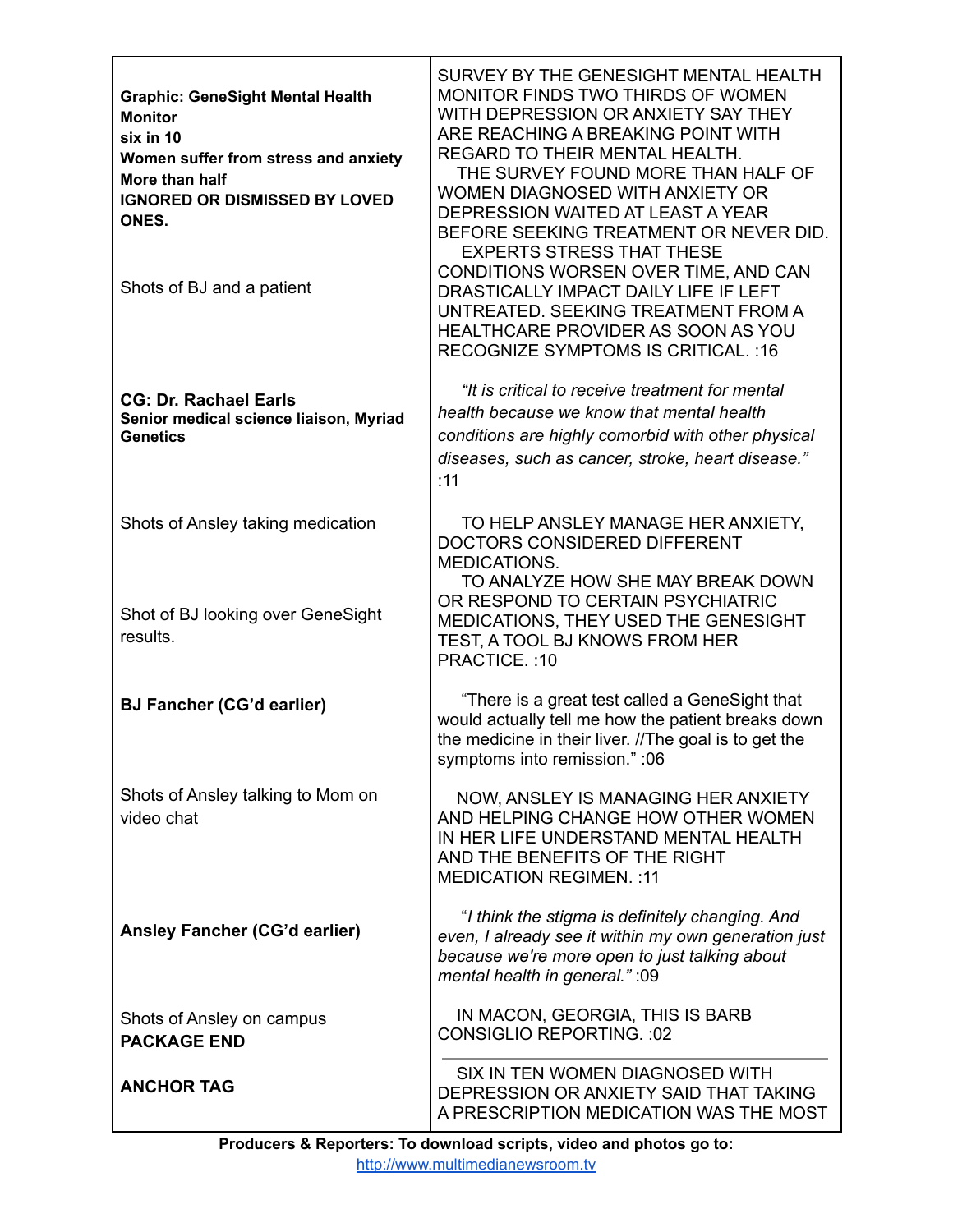|  | <b>HELPFUL STEP IN TREATING THEIR</b><br>SYMPTOMS, WITH THERAPY RANKED NEXT.<br>EXPERTS STRESS THE IMPORTANCE OF<br>SEEKING TREATMENT FROM A HEALTHCARE<br><b>PROVIDER AS SOON AS YOU RECOGNIZE</b><br>SYMPTOMS. |
|--|------------------------------------------------------------------------------------------------------------------------------------------------------------------------------------------------------------------|
|--|------------------------------------------------------------------------------------------------------------------------------------------------------------------------------------------------------------------|

## **SOCIAL MEDIA**

| Share it! Suggested tweet: | A new survey by @GeneSight finds that two thirds<br>of women diagnosed with anxiety or depression<br>are reaching a breaking point with regard to their<br>mental health, but many are waiting a year or more<br>to get help - if they ever do. Learn why talking to<br>your doctor and seeking treatment is important.<br>Bit.ly                                                |
|----------------------------|----------------------------------------------------------------------------------------------------------------------------------------------------------------------------------------------------------------------------------------------------------------------------------------------------------------------------------------------------------------------------------|
| <b>Suggested post:</b>     | A new GeneSight Mental Health Monitor survey<br>found that two thirds of women diagnosed with<br>anxiety or depression are reaching a mental health<br>breaking point, but often wait a year or more to get<br>help — if they ever do. Experts say these mental<br>health struggles can worsen over time, and can<br>negatively impact your life in a variety of ways.<br>Bit.ly |

| <b>EXTRA BITES</b>                                      |                                                                                                                                                                                                                                                                                                                                                                                                                                                                                                                                                                                                                                                                                                                                                                           |
|---------------------------------------------------------|---------------------------------------------------------------------------------------------------------------------------------------------------------------------------------------------------------------------------------------------------------------------------------------------------------------------------------------------------------------------------------------------------------------------------------------------------------------------------------------------------------------------------------------------------------------------------------------------------------------------------------------------------------------------------------------------------------------------------------------------------------------------------|
| <b>CG: BJ Fancher</b><br><b>Mental health clinician</b> | Fancher says women have multiple roles and they<br>need support:<br>"So they have multiple roles and they kind of have<br>to keep it all together. And we see all these things<br>on the internet and media that we're superwoman.<br>And a lot of people, it is just not the truth and we<br>need a lot of support. And when they don't have<br>that, then their mental health becomes affected."<br>Fancher talks about challenges for getting support:<br>"At the end of the day, there's just not enough time.<br>And then you're trying to get your needs met, which<br>may be a social group, friends. The biggest<br>challenge is that at the end of the day, you're just<br>tired, you're exhausted. And then you just think this<br>is supposed to be the norm." |
|                                                         |                                                                                                                                                                                                                                                                                                                                                                                                                                                                                                                                                                                                                                                                                                                                                                           |